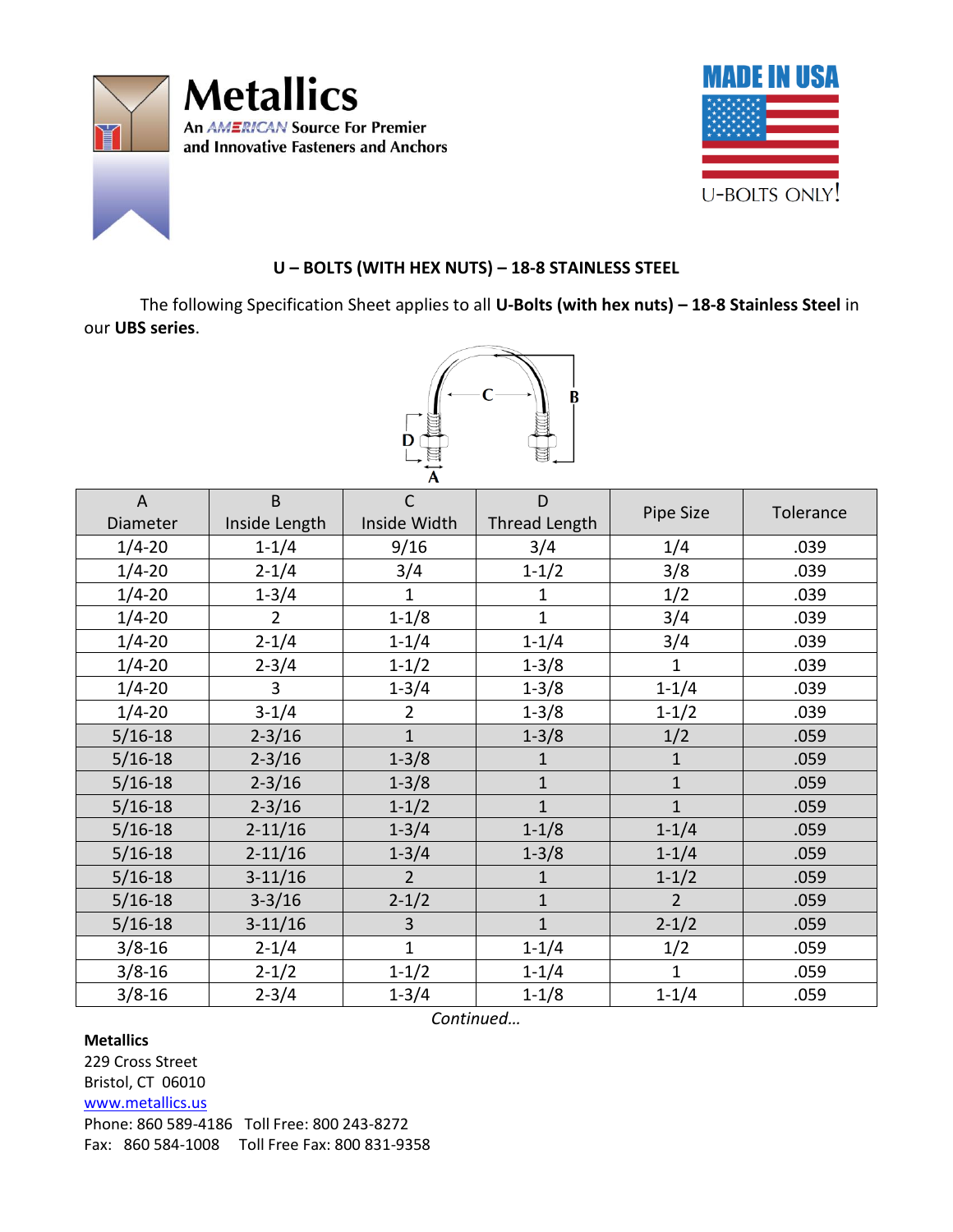



| $\mathsf{A}$<br>Diameter | B<br>Inside Length | Inside Width | Thread Length | Pipe Size | Tolerance |
|--------------------------|--------------------|--------------|---------------|-----------|-----------|
| $3/8 - 16$               | $2 - 5/8$          |              | $1 - 1/4$     | $1 - 1/2$ | .059      |
| $3/8 - 16$               | $3 - 1/8$          | $2 - 1/2$    | $1 - 1/4$     |           | .059      |
| $3/8 - 16$               | $3 - 5/8$          |              | $1 - 1/4$     | $2 - 1/2$ | .059      |
| $3/8 - 16$               | $3 - 5/8$          |              | $1 - 1/4$     | $2 - 1/2$ | .059      |
| $3/8 - 16$               | $4 - 1/8$          | $3 - 1/2$    | $1 - 1/4$     |           | .059      |
| $1/2 - 13$               | 6                  | $4 - 1/2$    | $1 - 1/2$     |           | .098      |

## *U-Bolts (with hex nuts) – Stainless Steel (continued)*



| Nominal<br><b>Size</b> |      |                           |                  |      |  |
|------------------------|------|---------------------------|------------------|------|--|
|                        |      | <b>Width Across Flats</b> | <b>Thickness</b> |      |  |
|                        | Max. | Min.                      | Max.             | Min. |  |
| 1/4                    | .438 | .428                      | .226             | .212 |  |
| 5/16                   | .500 | .489                      | .273             | .258 |  |
| 3/8                    | .563 | .551                      | .337             | .320 |  |
| 1/2                    | .750 | .736                      | .448             | .427 |  |

**Metallics** 229 Cross Street Bristol, CT 06010 [www.metallics.us](http://www.metallics.us/) Phone: 860 589-4186 Toll Free: 800 243-8272 Fax: 860 584-1008 Toll Free Fax: 800 831-9358